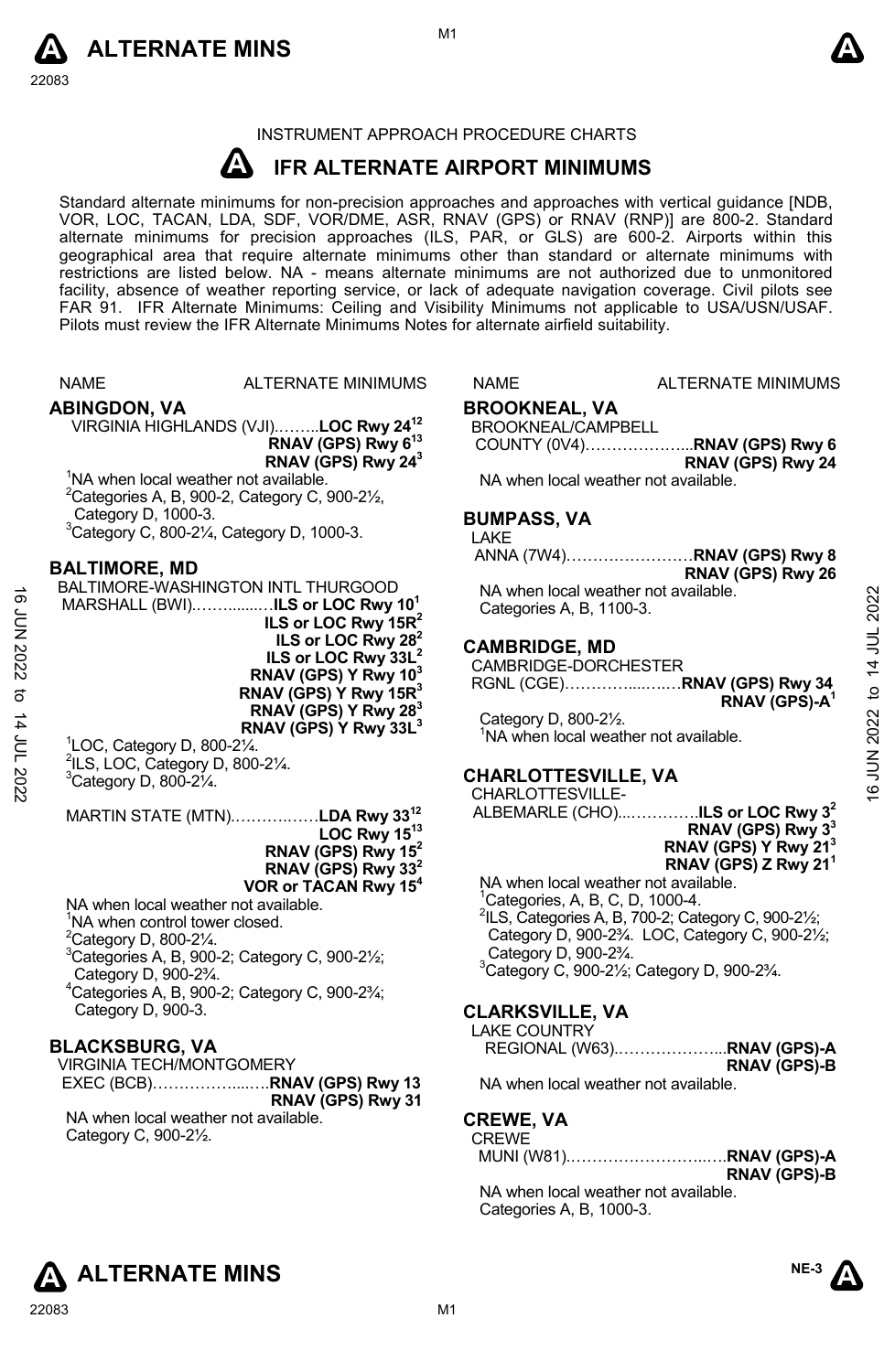

ALTERNATE MINIMUMS NAME ALTERNATE MINIMUMS

**CULPEPER, VA**  CULPEPER RGNL (CJR)………………**LOC Rwy 41**

**NDB RWY 41 RNAV (GPS) Rwy 42 RNAV (GPS) Rwy 222 VOR-A23** 

<sup>1</sup>NA when FBO closed. <sup>2</sup>NA when local weather not available.  $3$ Category D, 800-2 $\frac{1}{2}$ .

#### **CUMBERLAND, MD**

GREATER CUMBERLAND

RGNL (CBE).…………………**LOC/DME Rwy 2314 RNAV (GPS) Rwy 52**

**RNAV (GPS) Rwy 233**

NA when local weather not available.  ${}^{1}$ Category A, 1000-2; Category B, 1400-2; Category C 1500-3, Category D 1600-3.  $2$ Category A, 1100-2; Category B, 1400-2; Category C, 1500-3; Category D, 1600-3. 3 Category A, 1100-2; Category B, 1400-2; Category C, 1500-3. 4 NA when CBE FBO closed.

#### **DANVILLE, VA**

DANVILLE RGNL (DAN).……...**ILS or LOC Rwy 2 RNAV (GPS) Rwy 2 RNAV (GPS) Rwy 20 RNAV (GPS) Rwy 31**  NA when local weather not available.

### **DOVER/CHESWOLD, DE**

DELAWARE AIRPARK (33N)...………..…....**RNAV (GPS) Rwy 9 RNAV (GPS) Rwy 27 VOR Rwy 27**  NA when local weather not available.  $\frac{1}{2}$ <br>  $\frac{1}{2}$ <br>  $\frac{1}{2}$ <br>
RNAV (GPS) Rwy 20<br>
RNAV (GPS) Rwy 20<br>
RNAV (GPS) Rwy 20<br>
RNAV (GPS) Rwy 31<br>
FREDERICKSBURG, VA<br>
SHAW CRS Rwy 31<br>
DOVER/CHESWOLD, DE<br>
DELAWARE<br>
AIRPARK (33N)................................

Category C, 800-2¼; Category D, 800-2½.

#### **DUBLIN, VA**

NEW RIVER VALLEY (PSK).……………….**RNAV (GPS) Rwy 6 RNAV (GPS) Rwy 24 VOR/DME Rwy 6** 

NA when local weather not available. Category D, 800-2¼.

#### **EASTON, MD**

EASTON/NEWNAM

 FLD (ESN)..……………….....….**ILS or LOC Rwy 41 RNAV (GPS) Rwy 42** 

**RNAV (GPS) Rwy 222** 

<sup>1</sup>ILS, LOC, NA when control tower closed. <sup>2</sup>NA when local weather not available.

#### **FARMVILLE, VA**

FARMVILLE RGNL (FVX)..……....................**RNAV (GPS) Rwy 3 RNAV (GPS) Rwy 21**  NA when local weather not available.

M<sub>2</sub>

### **FELKER AAF (KFAF)**

FORT EUSTIS, VA..………….**RNAV (GPS) Rwy 14 COPTER RNAV (GPS) Rwy 14**  NA when control tower closed.

#### **FORT MEADE (ODENTON), MD**

TIPTON (FME)………….…….**RNAV (GPS) Rwy 10 RNAV (GPS) Rwy 28**  NA when local weather not available.

Category B, 900-2.

#### **FRANKLIN, VA**

FRANKLIN RGNL (FKN)...…………………**RNAV (GPS) Rwy 9 RNAV (GPS) Rwy 27** 

NA when local weather not available.

#### **FREDERICK, MD**

FREDERICK

MUNI (FDK)...…………..…..**ILS or LOC Rwy 23123 RNAV (GPS) Rwy 514 RNAV (GPS) Y Rwy 234 RNAV (GPS) Z Rwy 235**

<sup>1</sup>NA when local weather not available. <sup>2</sup>NA when tower closed.  ${}^{3}$ LOC, Category C, 800-21/<sub>2</sub>; Category D, 900-3.  $4$ Category D, 800-2 $\frac{1}{2}$ . 5 Category C, 800-2¼; Category D, 900-2¾.

#### **FREDERICKSBURG, VA**

SHANNON (EZF)..…………..**RNAV (GPS) Rwy 24**  Categories A, B, C, 1100-3 NA when local weather not available.

## **FRONT ROYAL, VA**

FRONT ROYAL-WARREN COUNTY (FRR)...……….........…….**RNAV (GPS)-A**  NA when local weather not available. Categories A, B, 1200-2.

### **GAITHERSBURG, MD**

MONTGOMERY COUNTY AIRPARK (GAI)...………..........…….**RNAV (GPS)-A RNAV (GPS) Rwy 14** 

NA when local weather not available.

#### **GALAX/HILLSVILLE, VA**

TWIN COUNTY (HLX).……...…**RNAV (GPS) Rwy 1 RNAV (GPS) Rwy 19**  NA when local weather not available.

#### **GEORGETOWN, DE**

DELAWARE COASTAL (GED).………..……**RNAV (GPS) Rwy 4 RNAV (GPS) Rwy 22 VOR Rwy 22** 

NA when local weather not available.





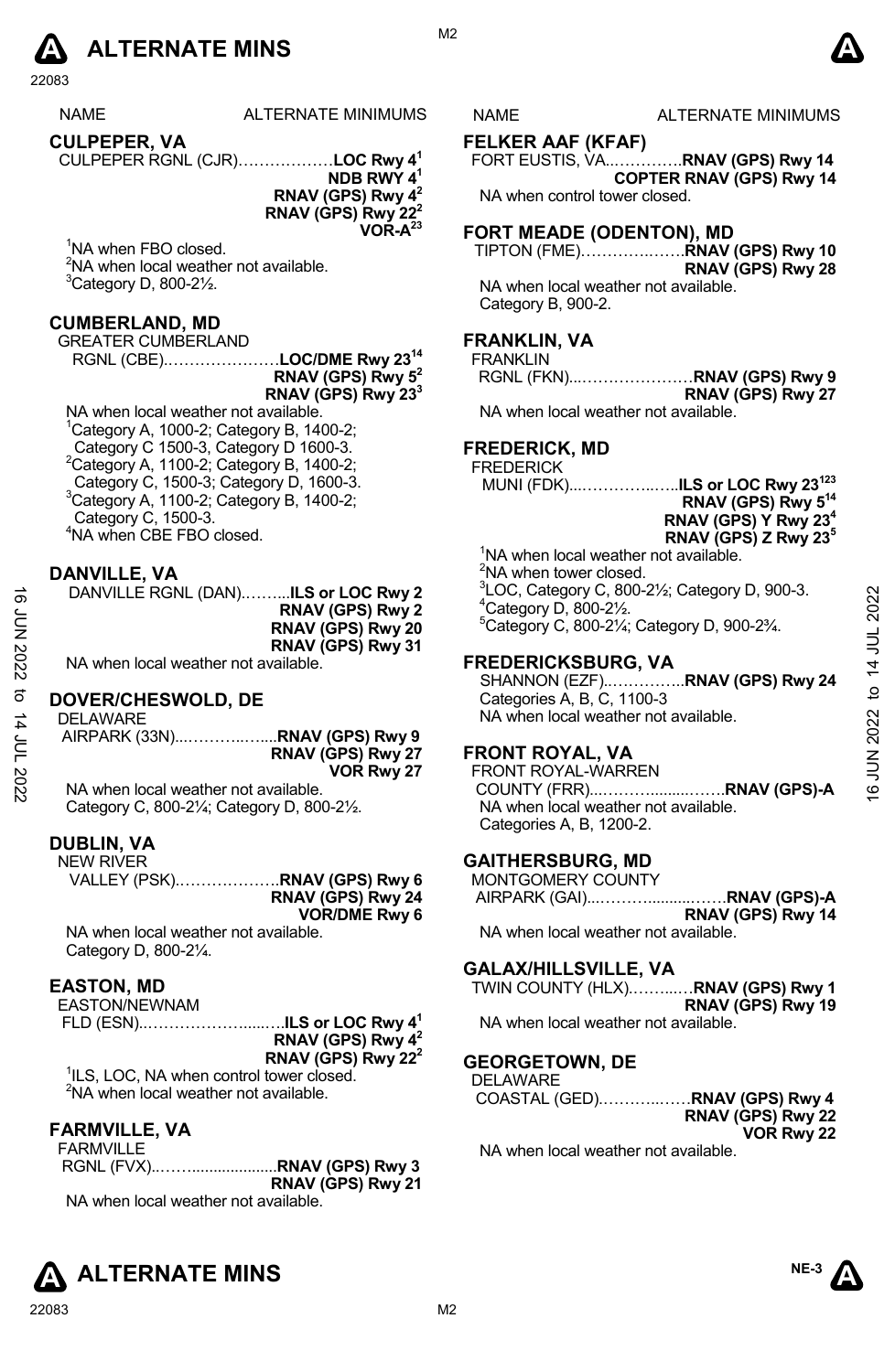

#### NAME ALTERNATE MINIMUMS NAME ALTERNATE MINIMUMS

#### **HAGERSTOWN, MD**

HAGERSTOWN RGNL/RICHARD A HENSON FLD (HGR).………...**ILS or LOC Rwy 912**

**ILS or LOC Rwy 2713 RNAV (GPS) Rwy 9 RNAV (GPS) Rwy 27 VOR Rwy 9** 

NA when local weather not available. <sup>1</sup>NA when control tower closed.  $2$ LOC, Category D, 700-2. 3 ILS, Categories A, B, C, D, 700-2.

#### **HOT SPRINGS, VA**

#### INGALLS FLD (HSP).……..….**RNAV (GPS) Rwy 71 RNAV (GPS) Rwy 252**

NA when local weather not available.  $1$ Categories A, B, 1000-2; Category C, 1000-2 $\frac{3}{4}$ , Category D, 1000-3. 2 Category C, 800-2¼; Category D, 800-2½.

#### **JONESVILLE, VA**

|                                      | LEE COUNTY (0VG)RNAV (GPS) Rwy 7 <sup>1</sup> |
|--------------------------------------|-----------------------------------------------|
|                                      | RNAV (GPS) Rwy 25 <sup>2</sup>                |
| NA when local weather not available. |                                               |
| $^1$ Category C. 1200-3              |                                               |

'Category C, 1200-3.<br><sup>2</sup>Categories A, B, 900-2; Category C, 1200-3.

#### **KENBRIDGE, VA**

| ಹೆ     | Calegories A, B, 900-2, Calegory C, 1200-3. | Calegories A, B, $900-Z$ , Calegory C, $900-Z/z$ ,<br>Category D, 900-2 <sup>3</sup> / <sub>4</sub> . | 2022           |
|--------|---------------------------------------------|-------------------------------------------------------------------------------------------------------|----------------|
| ξ<br>Σ | <b>KENBRIDGE, VA</b>                        |                                                                                                       |                |
| 2022   | <b>LUNENBURG</b>                            | <b>MARION/WYTHEVILLE, VA</b><br><b>MOUNTAIN</b>                                                       |                |
|        | RNAV (GPS)-B <sup>1</sup>                   | EMPIRE (MKJ)RNAV (GPS) Rwy 26                                                                         | $\overline{4}$ |
| ನ      | NA when local weather not available.        | Category C, 1900-3.                                                                                   | ₫              |
| 4      | <sup>1</sup> Categories A. B. 1100-3.       |                                                                                                       | 2022           |
|        |                                             | <b>MARTINSVILLE, VA</b>                                                                               |                |
| ξ      | <b>LAWRENCEVILLE, VA</b>                    | BLUE RIDGE (MTV)LOC Rwy 31 <sup>1</sup>                                                               |                |
|        | BRUNSWICK COUNTY (LVL)RNAV (GPS)-A          | RNAV (GPS) Rwy 13                                                                                     | NUN 91         |
| 2022   | <b>RNAV (GPS)-B</b>                         | RNAV (GPS) Rwy 31                                                                                     |                |
|        | $\blacksquare$                              | $0.4 - 0.00003$                                                                                       |                |

#### **LAWRENCEVILLE, VA**

NA when local weather not available. Categories A, B, 1100-3.

#### **LEESBURG, VA**

LEESBURG EXEC (JYO)...………..............**RNAV (GPS) Rwy 17**  NA when local weather not available.

#### **LEONARDTOWN, MD**

ST MARYS COUNTY RGNL (2W6)...………...…......**RNAV (GPS) Rwy 11 RNAV (GPS) Rwy 291** 

Category D, 800-2¼.

<sup>1</sup>NA when local weather not available.

#### **LOUISA, VA**

LOUISA COUNTY/ FREEMAN FLD (LKU)...……...**RNAV (GPS) Rwy 9 RNAV (GPS) Rwy 27** 

NA when local weather not available.

M3

#### **LURAY, VA**

LURAY CAVERNS (LUA)..…………………**NDB-A1**

#### **RNAV (GPS) Rwy 42 RNAV (GPS) Rwy 223**

## **VOR/DME-B4**

NA when local weather not available.  $1$ Categories A, B, 1500-2, Category C, 1500-3. <sup>2</sup> Categories A, B, 1400-2, Category C, 1400-3.<br><sup>3</sup> Categories A, B, 1000-2, Category C, 1000-2¾.<br><sup>4</sup> Cetegories A, B, 1200-2, Cetegory C, 1200-2 Categories A, B, 1300-2, Category C, 1300-3.

#### **LYNCHBURG, VA**

LYNCHBURG RGNL/PRESTON GLENN FLD (LYH)...…...………………..**ILS or LOC Rwy 41 RNAV (GPS) Rwy 42 RNAV (GPS) Rwy 173 RNAV (GPS) Rwy 224 RNAV (GPS) Rwy 353 VOR Rwy 225** 

 $1$ LOC, Category B, 900-2, Category C, 900-2 $\frac{1}{2}$ , Category D, 900-2¾. 2 Category B, 900-2; Category C, 900-2½; Category D, 900-2¾.  $3$ Category B, 900-2. <sup>4</sup> Categories A, B, 1100-2; Categories C, D, 1100-3.  $5$ Categories A, B, 900-2; Category C, 900-2 $\frac{1}{2}$ , Category D, 900-2¾.

#### **MARION/WYTHEVILLE, VA**

### MOUNTAIN

#### **MARTINSVILLE, VA**

Category D, 900-2¾. NA when local weather not available. <sup>1</sup>NA when MTV FBO closed.

#### **MELFA, VA**

ACCOMACK COUNTY (MFV).………...………....……**LOC Rwy 3** NA when airport operations closed.

#### **MIDDLETOWN, DE**

|  | RNAV (GPS) Y Rwy 35 |
|--|---------------------|
|  | RNAV (GPS) Z Rwy 35 |

NA when local weather not available. <sup>1</sup>NA when Wilmington control tower closed.

#### **NEW MARKET, VA**

| NEW MARKET (8W2)RNAV (GPS)-A |                     |  |
|------------------------------|---------------------|--|
|                              | <b>RNAV (GPS)-B</b> |  |

Categories A, B, 1100-3. NA when local weather not available.

# **ALTERNATE MINS**  $^{\text{NE-3}}$   $\Lambda$

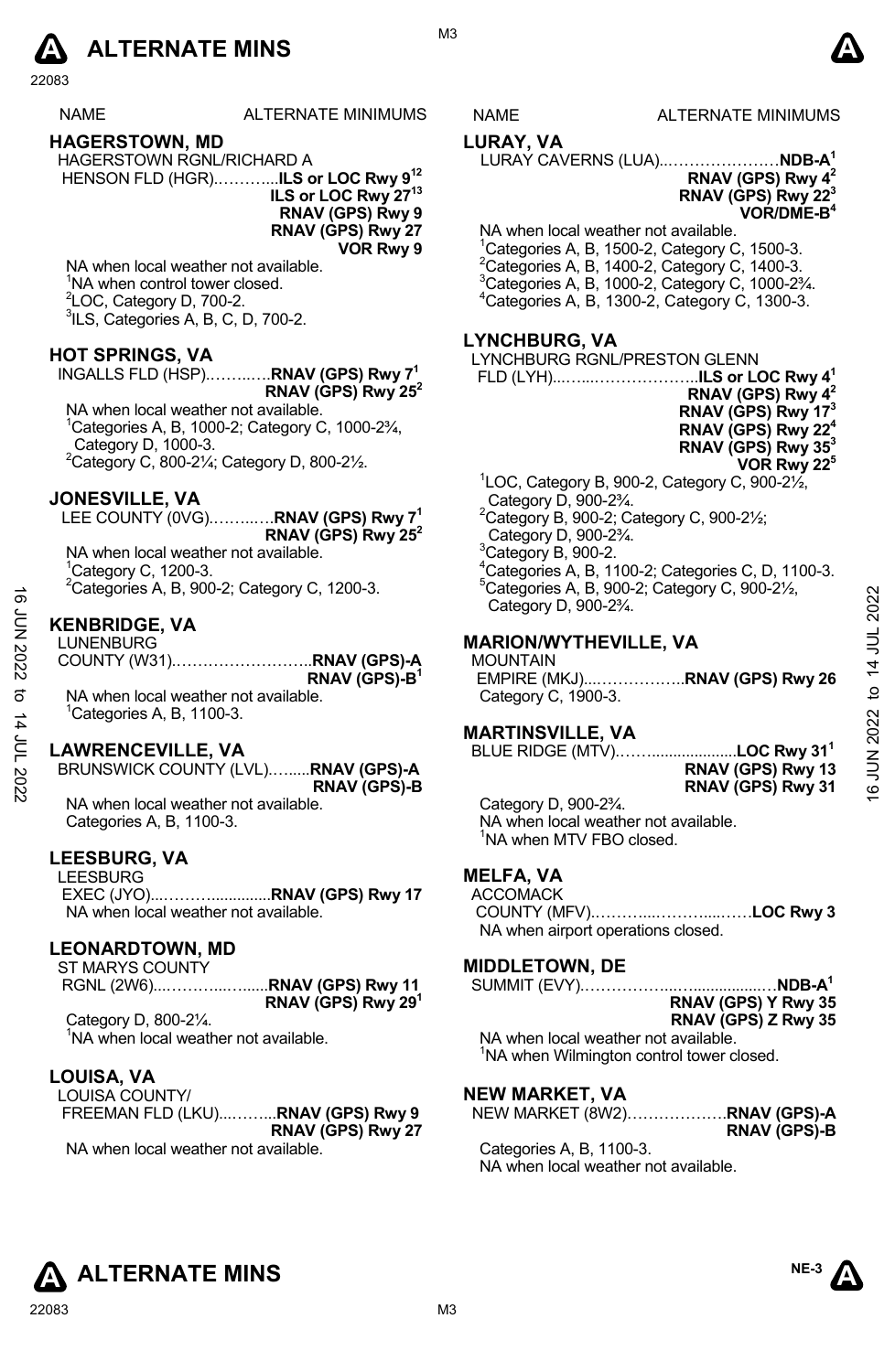

| <b>NAME</b> | <b>ALTERNATE MINIMUM</b> |
|-------------|--------------------------|
|             |                          |

# **NEWPORT NEWS, VA**

| NEWPORT NEWS/WILLIAMSBURG |                                           |
|---------------------------|-------------------------------------------|
|                           | INTL (PHF)ILS or LOC Rwy 7 <sup>123</sup> |

**ILS or LOC Rwy 253 LOC Rwy 2014 RNAV (GPS) Rwy 24 RNAV (GPS) Rwy 74 RNAV (GPS) Rwy 204** 

<sup>1</sup>NA when control tower closed.  $2$ NA when local weather not available.  ${}^{3}$ LOC, Category D, 800-2 $\frac{1}{4}$ . 4 Category D, 800-2¼.

# **NORFOLK, VA**  CHESAPEAKE

| UI ILUAF LANL                        |  |
|--------------------------------------|--|
|                                      |  |
| RNAV (GPS) Rwy 5                     |  |
| RNAV (GPS) Rwy 23                    |  |
| NA when local weather not available. |  |

HAMPTON ROADS

| Category C, 800-21/4. |  |
|-----------------------|--|

NORFOLK

| ಹೆ<br>ξ<br>Σ<br>I2022<br>ನ<br>4 | INTL (ORF)ILS or LOC Rwy 5 <sup>1</sup><br>ILS or LOC Rwy 23 <sup>1</sup><br>RNAV (GPS) Rwy 14 <sup>2</sup><br>RNAV (GPS) Rwy 32 <sup>2</sup><br>RNAV (GPS) Z Rwy 5 <sup>2</sup><br>RNAV (GPS) Z Rwy 23 <sup>2</sup><br>VOR Rwy 14 <sup>2</sup><br>VOR/DME Rwy $32^2$ | RICHMOND/ASHLAND, VA<br><b>HANOVER COUNTY</b><br>RNAV (GPS) Rwy 16<br>RNAV (GPS) Rwy 34 <sup>1</sup><br>VOR Rwy 16<br>Category D, 900-23/4.<br><sup>1</sup> NA when local weather not available. | 2022<br>14 JUL<br>$\overline{a}$<br>2022 |
|---------------------------------|-----------------------------------------------------------------------------------------------------------------------------------------------------------------------------------------------------------------------------------------------------------------------|--------------------------------------------------------------------------------------------------------------------------------------------------------------------------------------------------|------------------------------------------|
| ξ<br>2022                       | <sup>1</sup> LOC, Category D, 900-23/4.<br>$2$ Category D, 900-2 $\frac{3}{4}$ .                                                                                                                                                                                      | <b>ROANOKE, VA</b><br>ROANOKE/BLACKSBURG RGNL                                                                                                                                                    |                                          |
|                                 | <b>OAVIAND MD</b>                                                                                                                                                                                                                                                     | (WOODRUM FLD) (ROA) <b>ILS or LOC Rwy 34<sup>1</sup></b>                                                                                                                                         | $\frac{6}{5}$                            |

#### **OAKLAND, MD**

GARRETT COUNTY (2G4)...……….........…......….**VOR Rwy 9**  NA when local weather not available.

#### **OCEAN CITY, MD**

OCEAN CITY MUNI (OXB).…………………**RNAV (GPS) Rwy 21 RNAV (GPS) Rwy 3212 VOR-A3**

<sup>1</sup>NA when local weather not available.  $2^2$ Category D, 800-2 $\frac{1}{4}$ .  $3$ Categories A, B, 900-2; Category C, 900-2 $\frac{1}{2}$ ; Category D, 900-2¾.

### **ORANGE, VA**

**ORANGE** COUNTY (OMH)..……………**RNAV (GPS) Rwy 81 RNAV (GPS) Rwy 261 VOR/DME-A2** 

NA when local weather not available.  $1$ Categories A, B, 900-2.  ${}^{2}$ Categories A, B, 1600-2.





M4

S NAME ALTERNATE MINIMUMS

#### **PETERSBURG, VA**

DINWIDDIE

COUNTY (PTB)..……………………….**LOC Rwy 51 RNAV (GPS) Rwy 5 RNAV (GPS) Rwy 23** 

**VOR Rwy 23** 

NA when local weather not available. <sup>1</sup>NA when arpt unattended.

#### **PHILLIPS AAF (KAPG)**

ABERDEEN PROVING GROUND, MD..………......….**RNAV (GPS) Rwy 22**  NA when control tower closed.

#### **RICHLANDS, VA**

| <b>TAZEWELL</b> |                            |
|-----------------|----------------------------|
|                 | COUNTY (JFZ)LOC/DME Rwy 25 |
|                 | RNAV (GPS) Rwy 7           |
|                 | RNAV (GPS) Rwy 25          |

NA when local weather not available.

#### **RICHMOND, VA**

RICHMOND INTL (RIC)...……..**ILS or LOC Rwy 16**  LOC, Categories C, D, 800-21/2.

#### **RICHMOND/ASHLAND, VA**

| <b>HANOVER COUNTY</b> |                                |
|-----------------------|--------------------------------|
|                       |                                |
|                       | RNAV (GPS) Rwy 16              |
|                       | RNAV (GPS) Rwy 34 <sup>1</sup> |
|                       | VOR Rwy 16                     |

#### **ROANOKE, VA**

 (WOODRUM FLD) (ROA)..…..**ILS or LOC Rwy 341 LDA Y Rwy 62 RNAV (GPS) Y Rwy 63 RNAV (GPS) Y Rwy 244 RNAV (GPS) Y Rwy 345 RNAV (RNP) Z Rwy 346 VOR/DME-A7** 

<sup>1</sup>ILS, LOC, Categories A, B, 900-2;

- Category C, 1300-3; Category D, 1700-3.
- $2$ Categories A, B, 1600-2; Category C, 1600-3; Category D, 1700-3.
- 3 Categories A, B, 900-2; Category C, 1300-3; Category D, 1700-3.
- 4 Categories A, B, 1900-2;
- Categories C, D, 1900-3.
- <sup>5</sup>Categories A, B, C 1500-5; Category D, 1700-5.<br><u><sup>6</sup>Categories A, B, C, D 1000-4.</u>
- 
- $7$ Category C, 1300-3; Category D, 1700-3.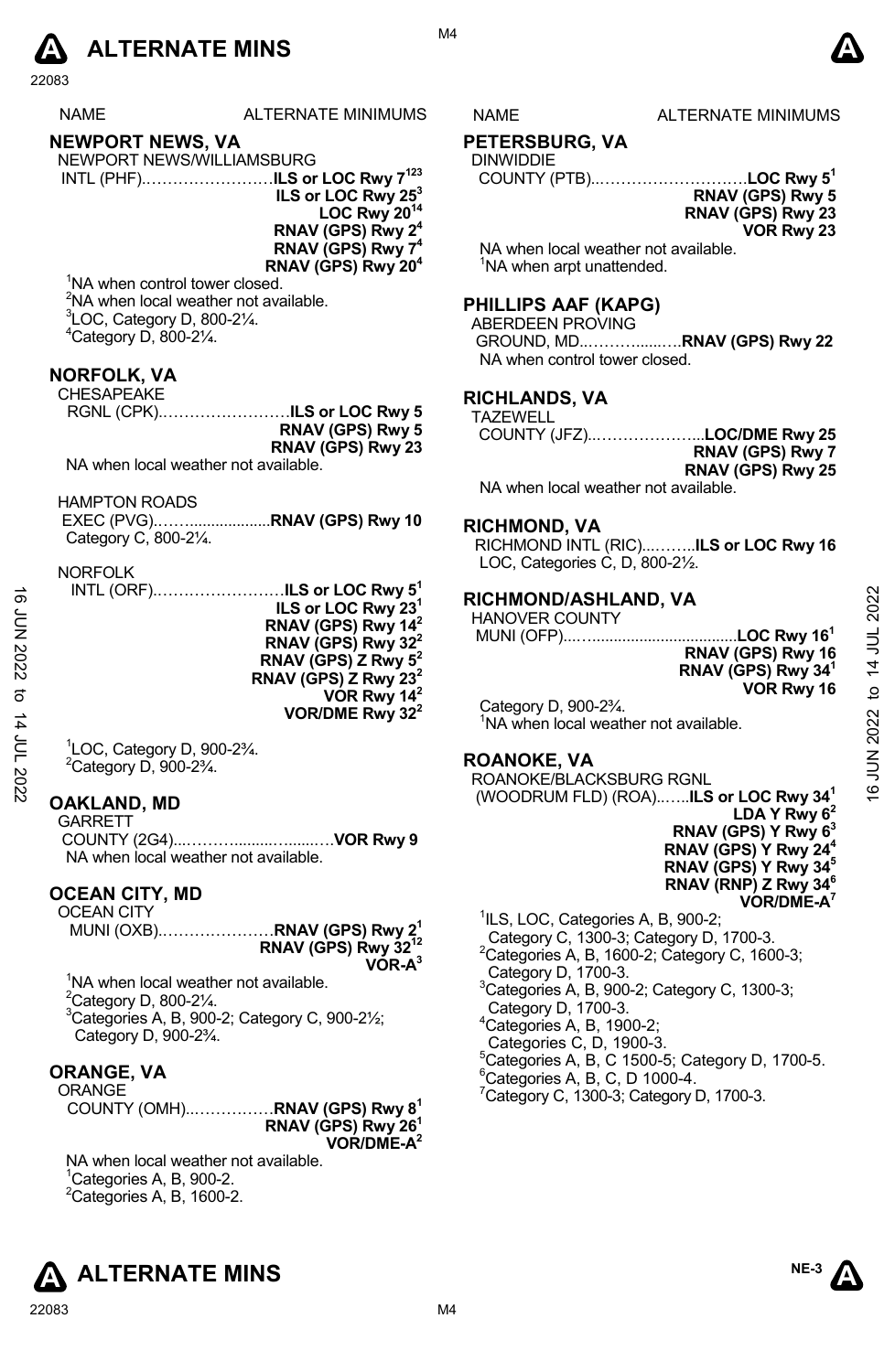

NAME ALTERNATE MINIMUMS NAME ALTERNATE MINIMUMS

**SALISBURY, MD** 

SALISBURY-OCEAN CITY WICOMICO RGNL (SBY).……**ILS or LOC Rwy 32 RNAV (GPS) Rwy 5** 

**RNAV (GPS) Rwy 14 RNAV (GPS) Rwy 23 RNAV (GPS) Rwy 32 VOR Rwy 5** 

NA when local weather not available.

#### **SOUTH BOSTON, VA**

WILLIAM M TUCK (W78).…...**RNAV (GPS) Rwy 1 VOR-A1** 

NA when local weather not available. 1Category C 800-2¼.

#### **SOUTH HILL, VA**

MECKLENBURG-BRUNSWICK RGNL (AVC).…………..**LOC Rwy 1**  NA when AVC FBO closed.

#### **STAUNTON-WAYNESBORO-**

**HARRISONBURG, VA**  SHENANDOAH VALLEY

| ƏNEINAINDUAN VALLET                     |                                |
|-----------------------------------------|--------------------------------|
| RGNL (SHD)ILS or LOC Rwy 5 <sup>1</sup> |                                |
|                                         | NDB Rwy $5^2$                  |
|                                         | RNAV (GPS) Rwy 5 <sup>2</sup>  |
|                                         | RNAV (GPS) Rwy 23 <sup>2</sup> |

#### **STEVENSVILLE, MD**

#### **SUFFOLK, VA**

| <b>SUFFOLK</b> |                   |
|----------------|-------------------|
|                |                   |
|                | RNAV (GPS) Rwy 22 |
|                | RNAV (GPS) Rwy 25 |

### **WAKEFIELD, VA**

WAKEFIELD MUNI (AKQ)..………………...**RNAV (GPS) Rwy 20**  Categories A, B, C, D, 1100-3.



M5

#### **WALLOPS ISLAND, VA**

#### WALLOPS FLIGHT

|                                                       | FACILITY (WAL)RNAV (GPS) Rwy 4 <sup>2</sup> |
|-------------------------------------------------------|---------------------------------------------|
|                                                       | RNAV (GPS) Rwy $10^2$                       |
|                                                       | RNAV (GPS) Rwy $172$                        |
|                                                       | RNAV (GPS) Rwy $22^2$                       |
|                                                       | RNAV (GPS) Rwy $28^2$                       |
|                                                       | RNAV (GPS) Rwy $35^2$                       |
|                                                       | VOR/DME or TACAN Rwy 10 <sup>1</sup>        |
|                                                       | VOR or TACAN Rwy 17 <sup>2</sup>            |
| NTA code e de la calciona externa esta acontrata tele |                                             |

NA when local weather not available.<br><sup>1</sup>Cetegories A, B, 900.2: Cetegory C. Categories A, B, 900-2; Category C, 900-2½; Category D, 900-2¾.  $2$ Category D, 900-2 $\frac{3}{4}$ .

#### **WARRENTON, VA**

| .<br><b>WARRENTON/</b><br>FAUQUIER (HWY) <b>RNAV (GPS) Rwy 15</b>                     | RNAV (GPS) Rwy 33<br>VOR Rwy 15 <sup>1</sup> |
|---------------------------------------------------------------------------------------|----------------------------------------------|
| NA when local weather not available.<br><sup>1</sup> Category D 800-2 $\frac{1}{4}$ . |                                              |
| <b>WASHINGTON, DC</b><br>MANASSAS RGNI /HARRY P DAVIS                                 |                                              |

|                      | SHENANDOAH VALLEY                                                                                                                                                                    | <b>WASHINGTON, DC</b><br><b>MANASSAS RGNL/HARRY P DAVIS</b>                                                                                                                          |             |
|----------------------|--------------------------------------------------------------------------------------------------------------------------------------------------------------------------------------|--------------------------------------------------------------------------------------------------------------------------------------------------------------------------------------|-------------|
| ಕ<br><b>LIN 2022</b> | NDB Rwy $5^2$<br>RNAV (GPS) Rwy $5^2$<br>RNAV (GPS) Rwy 23 <sup>2</sup><br>NA when local weather not available.<br><sup>1</sup> LOC, Category D, 900-2 <sup>3</sup> / <sub>4</sub> . | FLD (HEF)ILS or LOC Rwy 16L <sup>1</sup><br>RNAV (GPS) Rwy 16L <sup>2</sup><br>RNAV (GPS) Rwy 16R <sup>2</sup><br>RNAV (GPS) Rwy 34L <sup>2</sup><br>RNAV (GPS) Rwy 34R <sup>2</sup> | 14 JUL 2022 |
| ನ                    | $2$ Category D. 900-2 $\frac{3}{4}$ .                                                                                                                                                | NA when local weather not available.<br>$\frac{1}{1}$ ILS, Category C, 700-2; Category D, 700-2 $\frac{1}{4}$ .                                                                      | ೆ           |
| ות ^ון               | <b>STEVENSVILLE, MD</b><br>BAY BRIDGE (W29)RNAV (GPS) Rwy 29                                                                                                                         | LOC, Category D, 800-21/4.<br><sup>2</sup> Category D, 800-21/4.                                                                                                                     | 2022        |
| 2022                 | NA when local weather not available.                                                                                                                                                 | RONALD REAGAN WASHINGTON                                                                                                                                                             | NT 91       |
|                      | <b>SUFFOLK, VA</b>                                                                                                                                                                   | LDA Y Rwy $192$                                                                                                                                                                      |             |
|                      | <b>SUFFOLK</b>                                                                                                                                                                       | LDA Z Rwy $193$<br>RNAV (GPS) Rwy 15 <sup>4</sup>                                                                                                                                    |             |
|                      | RNAV (GPS) Rwy 22<br>RNAV (GPS) Rwy 25                                                                                                                                               | RNAV (GPS) RWY 33 <sup>4</sup><br>${}^{1}$ ILS, Categories A, B, 800-2; Category C, 900-2 $\frac{1}{2}$ ;                                                                            |             |
|                      | NA when local weather not available.                                                                                                                                                 | Category D. 900-3: LOC. Category C. 900-214:                                                                                                                                         |             |

Category D, 900-3; LOC, Category C, 900-2½; Category D, 900-3. 2 LDA, Categories A, B, C, D, 1100-3. 3 Category C, 900-2; Category D, 900-3. 4 Category C, 900-2½; Category D, 900-3.

**ALTERNATE MINS** ALTERNATE MINS